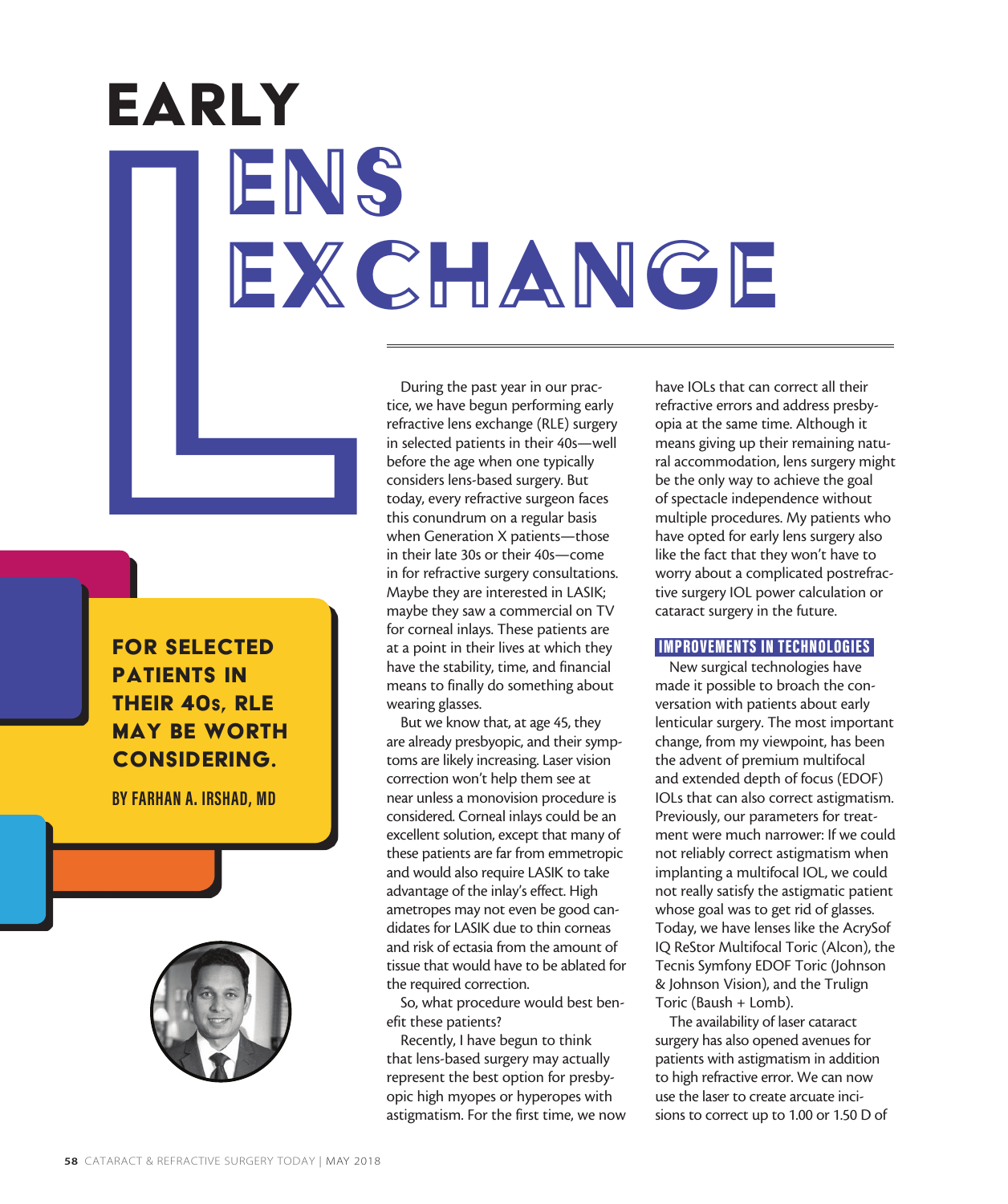astigmatism. The laser also facilitates a two-point chop and creates a perfect capsulorrhexis for optimal lens centration and stability. Finally, we cannot discount the role of other pre- and intraoperative technologies that aid in the process of providing these young patients with the best possible outcomes. For me, these include the ORA System with VerifEye+ intraoperative aberrometer (Alcon); the Cassini topographer (iOptics), which can reliably measure posterior corneal curvature; and improved IOL power calculation methods such as the Hill RBF formula and the Barrett toric calculator.

None of these technologies is a guarantee of a perfect outcome. Taken together, however, they significantly increase my confidence in predicting visual outcomes with accuracy and precision.

# VALUE PROPOSITION

Because these younger patients do not yet have cataracts, a lens procedure won't be even partially covered by insurance. At approximately double the cost of LASIK, there is no question that the price tag of RLE with a premium IOL is a barrier for many patients. But several recent experiences have encouraged me to think differently about price versus value.

We probably all counsel our 60-, 70-, and even 80-year-old patients that premium lenses can provide a once-in-alifetime opportunity for spectacle independence. After their surgeries, many of these patients say to me, "Wow, I didn't know what I was missing. I wish I'd had this done earlier!" On the flip side, I have had 85-year-old cataract patients make the calculation that the additional cost of a premium lens isn't worth it because they feel that their expected remaining life span is short.

This got me thinking about the tradeoffs and about what our patients value. They know they are eventually going to have intraocular surgery. If given a choice, many might prefer to undergo the risks of



**Figure. Preoperative macular OCT shows that this patient is not a good candidate for an EDOF or multifocal IOL due to the presence of an epiretinal membrane with a lamellar macular pseudohole.** 

# **CASE IN POINT**

A 44-year-old man came in seeking LASIK. He'd worn glasses since he was 2 years old, and he was eager to be less dependent on them. But I didn't think this 5.00 D hyperope with 3.00 D of astigmatism was a great candidate for corneal surgery. We decided to do RLE, and I implanted a Symfony Toric IOL (Johnson & Johnson Vision) in each eye (Figure). From day 1 postoperative, he has been thrilled with the results and has told everyone how incredible it is for him to see without glasses for the first time in his life.



**Figure. Slit-lamp image showing perfect postoperative centration of a Tecnis Symfony IOL with the echelette extended depth of focus design visible.**